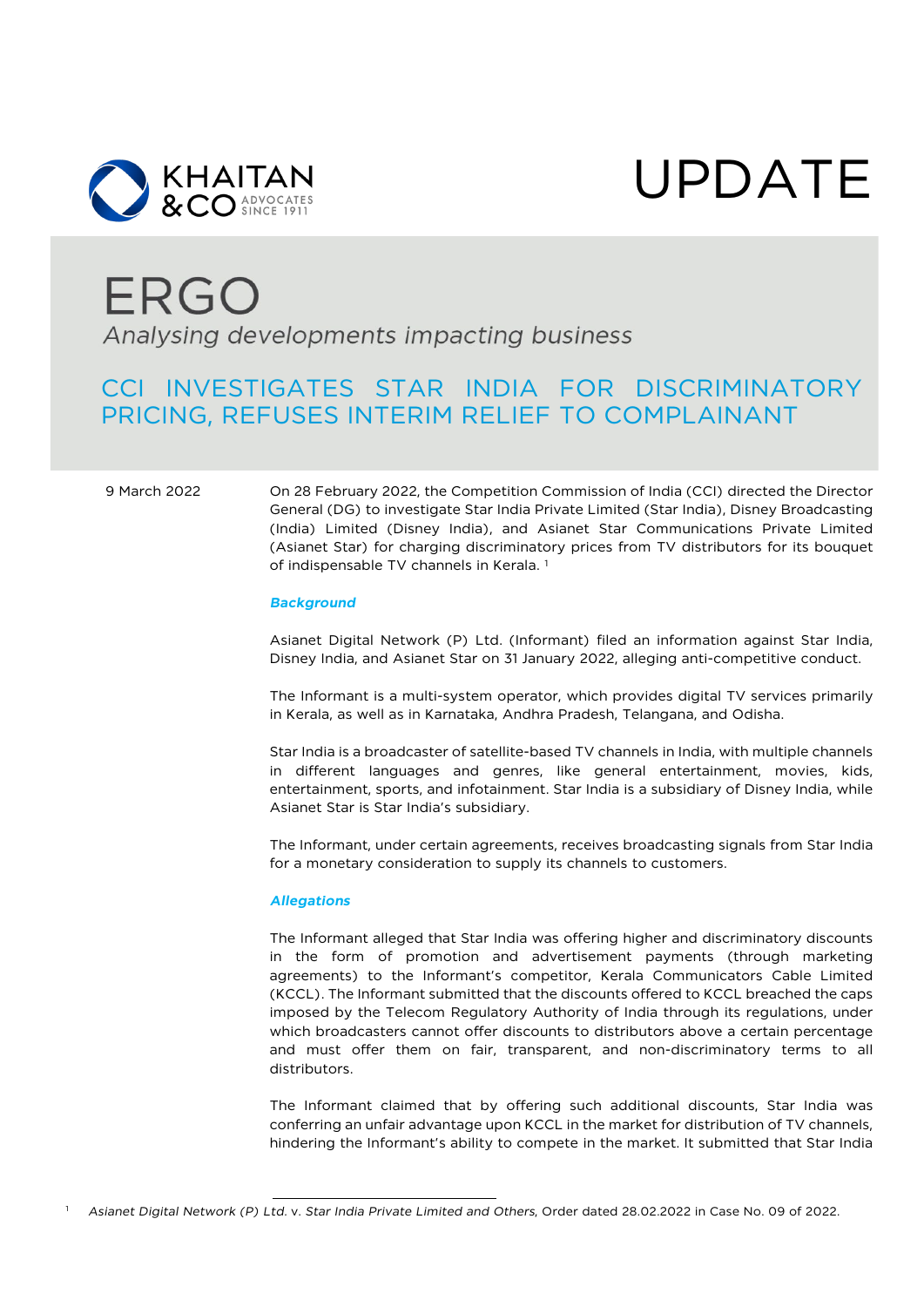## ERGO CCI INVESTIGATES STAR INDIA FOR DISCRIMINATORY PRICING, REFUSES

was distorting the level playing field in the marketplace and acting in a manner detrimental to competition.

The Informant also sought interim relief under Section 33 of the Competition Act, 2002 (Act), requesting the CCI to direct Star India to (i) disclose the additional discounts it grants to KCCL, and (ii) provide broadcasting signals to the Informant at the same effective license fee that it charges KCCL.

#### *CCI's Observations and Conclusion*

#### *Investigation*

The CCI *prima facie* determined the relevant product market to be the market for the provision of broadcasting services. As regards the relevant geographical market, the CCI limited it to the State of Kerala, considering that price discrimination had been alleged in that State as well as State-specific factors like language and consumer preferences.

To ascertain dominance, the CCI looked at Star India's number of channels, the exclusivity of content, popularity, viewership, closest competitors, countervailing power, and its size and resources (globally and in India). The CCI additionally observed the presence of Star India and its group companies across the entire value chain of the media industry and concluded that Star India was *prima facie* dominant in the relevant market.

On abuse of dominance, the CCI stated that Star India allegedly provided its channels to the Informant's competitors at higher and discriminatory discounts, given indirectly via promotion and advertisement payments, which granted an unfair advantage to them. It noted that the Informant allegedly lost a significant subscriber base between April 2019 and September 2020 to KCCL because of Star India's discriminatory conduct. Given this, the CCI opined that Star India's conduct *prima facie* amounted to discriminatory pricing and denial of market access to the Informant in violation of Section 4 of the Act. Hence, the CCI directed the DG to investigate the matter under Section 26(1) of the Act.

### *Interim Relief*

On interim relief, the CCI concluded that the Informant failed to satisfy any of the parameters for granting interim protection. Specifically, the Informant was not able to (i) prove a higher degree of a *prima facie* case to warrant an interim order, (ii) demonstrate that the alleged conduct would cause irreparable harm that could not be compensated through monetary redressal, or (iii) show that the balance of convenience was in the Informant's favour. Unconvinced, the CCI dismissed the request.

#### *Comment*

Given the CCI's initial views on the geographical market, Indian channel broadcasters, even if not market leaders in the country, may have to reconsider if they hold a significant market position in any Indian State. The decision signifies that agreements between broadcasters and digital TV services providers in narrower geographies may be subject to the CCI's scrutiny.

Further, as opposed to the *MakeMyTrip-Go Ibibo* case,<sup>[2](#page-1-0)</sup> interim relief has been refused in this case. However, the CCI's swift adjudication of the claim demonstrates its continued recognition of the importance of early intervention and corrective action

<span id="page-1-0"></span><sup>&</sup>lt;sup>2</sup> Federation of Hotel & Restaurant Associations of India and Another v. MakeMyTrip India Private Limited and Others, Order dated 09.03.2021 in Case No. 14 of 2019.